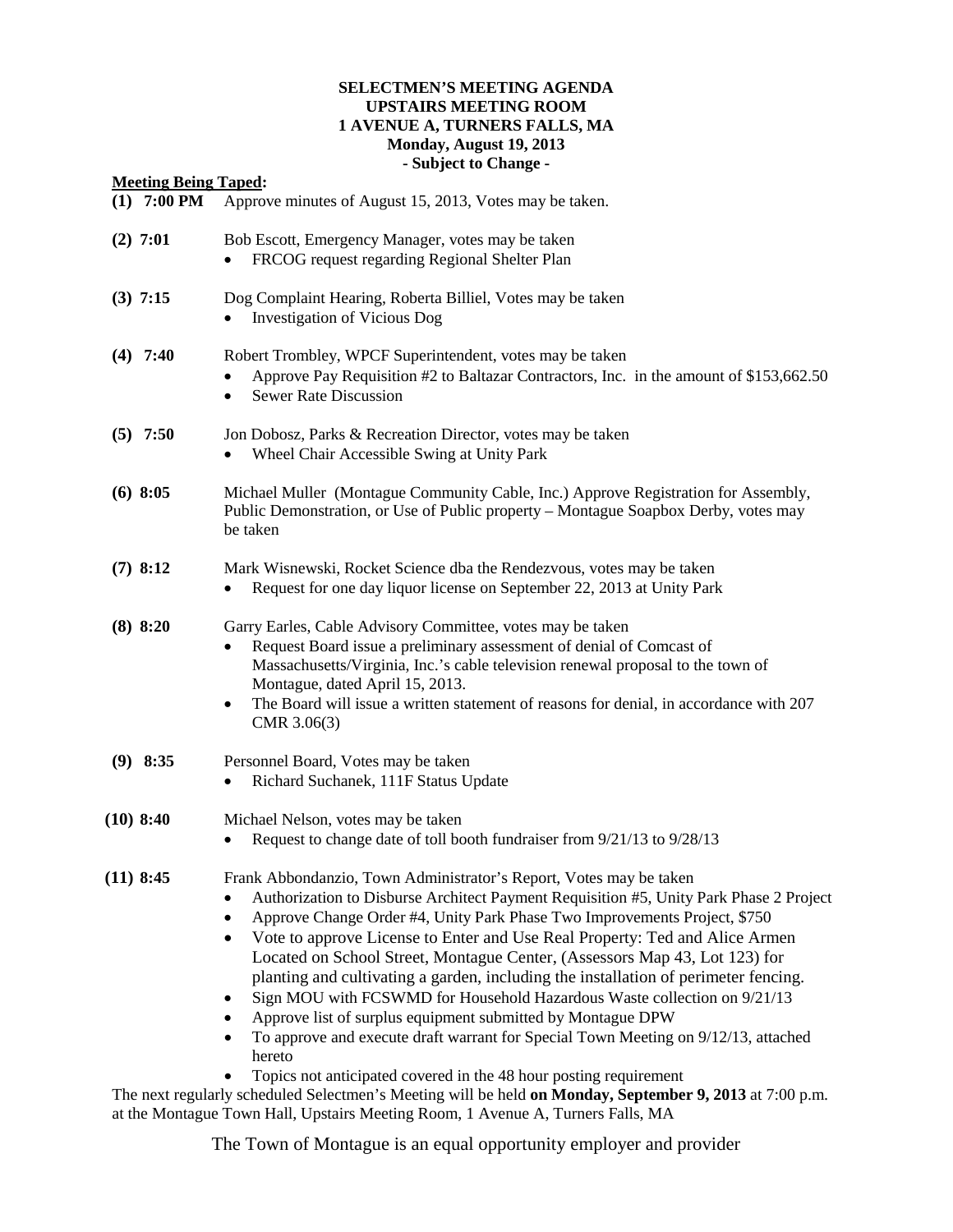## **SPECIAL TOWN MEETING TOWN OF MONTAGUE COMMONWEALTH OF MASSACHUSETTS September 12, 2013**

Franklin, ss.

To either of the Constables of the Town of Montague in the County of Franklin:

## GREETING:

In the name of the Commonwealth of Massachusetts, you are hereby directed to notify and warn the Inhabitants of the Town of Montague qualified to vote in Town affairs to meet in the Turners Falls High School Theater on Thursday, September 12, 2013 at 7:00 P.M. and to act on the following articles and any motions which may be presented.

**ARTICLE 1.** To see if the town will vote to raise and appropriate, transfer from available funds, borrow or otherwise provide the sum of \$14,070, or any other amount, for the purpose of funding a shared Animal Control Officer, or to pass any vote or votes in relation thereto.

(Board of Selectmen Request)

**ARTICLE 2.** To see if the Town will vote to change the funding source from borrowing to Town Stabilization for Article #9 of April 1, 2010 Special Town Meeting which appropriated the sum of \$750,000 for the purpose of infrastructure improvements for Montague Town Buildings, and to raise and appropriate, transfer from available funds, borrow or otherwise provide the sum of \$33,188.23, or any other amount, for the purposes of funding the expenses of said article or to pass any vote or votes in relation thereto. (Board of Selectmen Request)

**ARTICLE 3.** To see if the town will vote to rescind the \$716,811.77 unused balance of Article #9 of the April 1, 2010 Special Town Meeting and to rescind the unused borrowing authority of \$750,000, or to pass any vote or votes in relation thereto.

(Board of Selectmen Request)

**ARTICLE 4.** To see if the town will vote to amend Article 5 of the May 4, 2013 Annual Town Meeting by increasing the annual salary of the Town Clerk to \$61,879.56 and increasing the annual salary of the Treasurer/Tax Collector to \$64,379.93 or to pass any vote or votes in relation thereto.

## **SCHEDULE I Elected Officials**

 **FY14 FY14 TITLE CURRENT REQUESTED TREASURER/COLLECTOR 64,288.97\* 64,379.93\*\*** \*62,936.97 (Grade 8 Step 18+ on old scale) plus Treasurer/WPCF stipend of 1,352 \*\*Grade G Step 8

**TOWN CLERK 60,779.34\* 61,879.56\*\* \*** Grade 8 Step 17 (old scale) \*\*Grade G Step 6

(Board of Selectmen Request)

**ARTICLE 5.** To see if the town will vote to amend Article 6 of the May 4, 2013 Annual Town Meeting by changing the wage ranges for the following Non-Union employees as shown, or to pass any vote or votes in relation thereto.

#### **SCHEDULE II Appointed Officials**

## **NON-UNION EMPLOYEES NOT SHOWN ABOVE**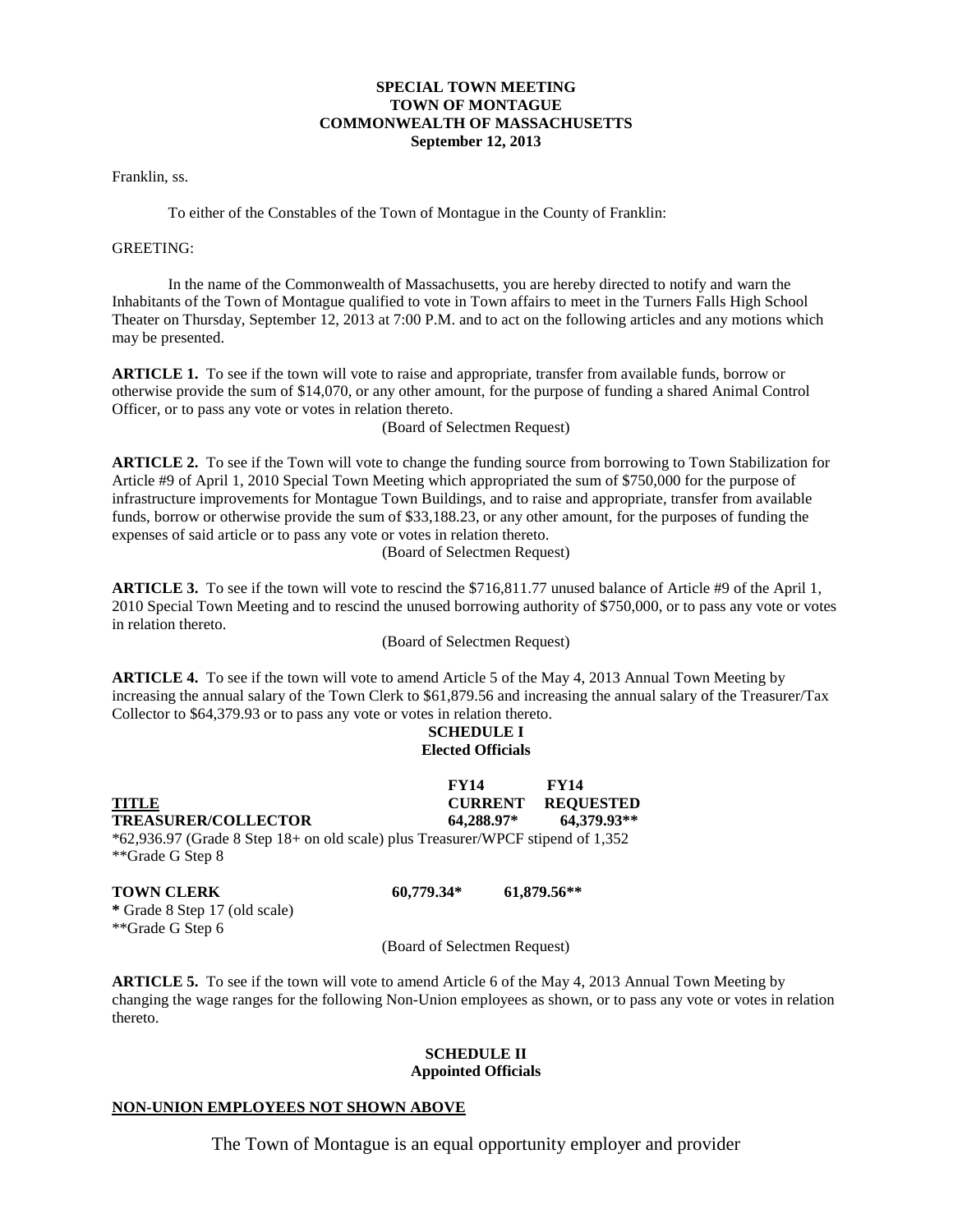|                                                                                                | Current FY 2014 Grade<br>Grade |                     | Proposed FY2014      |        |              |        |         |  |
|------------------------------------------------------------------------------------------------|--------------------------------|---------------------|----------------------|--------|--------------|--------|---------|--|
| <b>SALARIED</b>                                                                                |                                | Start               | End                  |        | <b>Start</b> |        | End     |  |
| <b>TOWNADMINISTRATOR</b>                                                                       | 11                             |                     | 64,856.90 92,138.12  |        | 84,048       |        | 103,436 |  |
| <b>TOWN ACCOUNTANT</b><br>8                                                                    | 44.286.27                      | 62,936.97*          | G                    | 54,648 |              | 66,926 |         |  |
| <b>CHIEF OF POLICE</b>                                                                         | 10                             | 61,661.25 86,362.29 |                      |        | 76,407       |        | 94,032  |  |
| DPW SUPERINTENDENT                                                                             | 10                             | 61,720.31 86,445.01 |                      | H      | 69,461       |        | 85,484  |  |
| DIRECTOR OF HEALTH 8                                                                           | 44.286.27                      | 62.936.97*          | G                    | 54.648 |              | 66.926 |         |  |
| <b>LIBRARY DIRECTOR</b>                                                                        | 9                              |                     | 44,651.88 63,415.17* | G      | 54,648       |        | 66,926  |  |
| <b>WPCF SUPERINTENDENT</b>                                                                     | 10                             | 61,720.31 86,445.01 |                      | H      | 69,461       |        | 85,484  |  |
| <b>HOURLY</b>                                                                                  |                                |                     |                      |        |              |        |         |  |
| <b>SELECTMEN'S SECRETARY</b>                                                                   | 516.35                         | 23.20               | E                    | 20.31  |              | 25.00  |         |  |
| *includes 1.5% increase for employees on top step for at least one year as of anniversary date |                                |                     |                      |        |              |        |         |  |

## **Informational Only: Revised Fiscal Year 2014 budgeted wages**

|                            | <b>Current Proposed</b> |           |           |  |  |
|----------------------------|-------------------------|-----------|-----------|--|--|
| TOWN ADMINISTRATOR         | 90,045.83               |           | 95,170.83 |  |  |
| <b>TOWN ACCOUNTANT</b>     | 62,936.97               | 63.117.74 |           |  |  |
| <b>CHIEF OF POLICE*</b>    | 86,089.25               |           | 91,688.68 |  |  |
| DPW SUPERINTENDENT         | 75,220.78               |           | 76,745.32 |  |  |
| <b>DIRECTOR OF HEALTH</b>  | 62,936.97               | 63.117.74 |           |  |  |
| <b>LIBRARY DIRECTOR</b>    | 63,343.77               |           | 64,327.10 |  |  |
| <b>WPCF SUPERINTENDENT</b> | 80,984.04               |           | 82,164.89 |  |  |
| SELECTMEN'S SECRETARY      | 35,006.90               |           | 35,693.40 |  |  |

\*includes additional 20% educational incentive pay

(Board of Selectmen Request)

**ARTICLE 6.** To see if the town will vote to raise and appropriate, transfer from available funds, borrow or otherwise provide the sum of \$43,320, or any other amount for the purpose of funding the implementation of a collective bargaining agreement with the International Brotherhood of Police Officers for Fiscal Year 2014, with increases to be paid retroactively to July 1, 2013, or to pass any vote or votes in relation thereto. (Board of Selectmen Request)

**ARTICLE 7.** To see if the town will vote to raise and appropriate, transfer from available funds, borrow or otherwise provide the sum of \$17,962, or any other amount, for the purpose of funding the implementation of the Pay and Classification Study by Stone Consulting, as accepted and amended by the Personnel Board, for non-union employees for Fiscal Year 2014 with increases to be paid retroactively to July 1, 2013, or to pass any vote or votes in relation thereto.

## (Board of Selectmen Request)

**ARTICLE 8.** To see if the town will vote to raise and appropriate, transfer from available funds, borrow or otherwise provide the sum of \$55,550, or any other amount, for the purpose of funding the implementation of a collective bargaining agreement with the Town of Montague Employee Association for Fiscal Year 2014, with increases to be paid retroactively to July 1, 2013, or to pass any vote or votes in relation thereto. (Board of Selectmen Request)

**ARTICLE 9.** To see if the town will vote to raise and appropriate, transfer from available funds, borrow or otherwise provide the sum of \$23,420, or any other amount, for the purpose of funding the implementation of a collective bargaining agreement with the United Electrical, Radio and Machine Workers or America, Local 274 for Fiscal Year 2014, with increases to be paid retroactively to July 1, 2013, or to pass any vote or votes in relation thereto.

(Board of Selectmen Request)

**ARTICLE 10.** To see if the town will vote to raise and appropriate, transfer from available funds, borrow or otherwise provide the sum of \$18,015, or any other amount, for the purpose of increasing the Fiscal Year 2014 Debt Budget, or to pass any vote or votes in relation thereto.

(Board of Selectmen Request)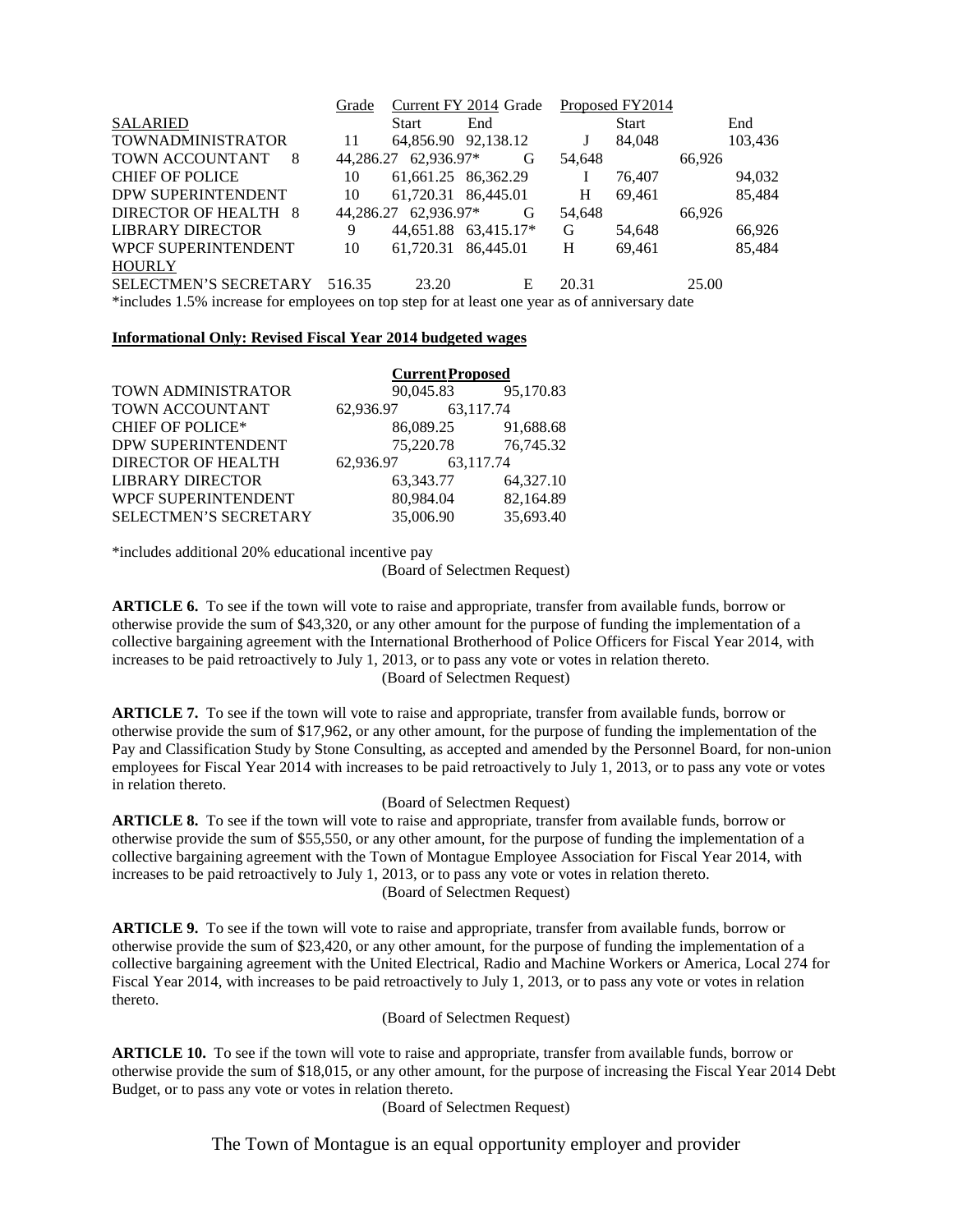**ARTICLE 11.** To see if the town will vote to raise and appropriate, transfer from available funds, borrow or otherwise provide the sum of \$8,729.40, or any other amount, for the purpose of paying prior year bills of the WPCF, or to pass any vote or votes in relation thereto.

(Board of Selectmen Request)

**ARTICLE 12.** To see if the town will vote to raise and appropriate, transfer from available funds, borrow or otherwise provide the sum of \$120,000, or any other amount, for the purpose of reducing the Fiscal Year 2014 sewer rates, or to pass any vote or votes in relation thereto.

(Board of Selectmen Request)

**ARTICLE 13.** To see if the town will vote to raise and appropriate, transfer from available funds, borrow or otherwise provide the sum of \$81,926.31, or any other amount, for the purpose of funding the deficit created by Fiscal Year 2013 operating cost relative to emergency repairs to the sanitary sewer collection system on Millers Falls Road and Industrial Boulevard, or to pass any vote or votes in relation thereto. (Board of Selectmen Request)

**ARTICLE 14.** To see if the town will vote to raise and appropriate, transfer from available funds, borrow or otherwise provide the sum of \$800,000, or any other amount, for the purpose of funding emergency repairs to the sanitary sewer collection system on Millers Falls Road and Industrial Boulevard, or to pass any vote or votes in relation thereto.

(Board of Selectmen Request)

**ARTICLE 15.** To see if the town will vote to raise and appropriate, transfer from available funds, borrow or otherwise provide the sum of \$1,000,000, or any other amount, for the purpose of funding the replacement of sanitary sewer collection lines located on Industrial Boulevard and Millers Falls Road, or to pass any vote or votes in relation thereto.

(Board of Selectmen Request)

**ARTICLE 16.** To see if the Town will vote to raise and appropriate, transfer from available funds, borrow or otherwise provide the sum of \$80,000, or any other amount, for the purpose of increasing the Fiscal Year 2014 WPCF operating budget as a result of increased costs relative to emergency repairs to the sanitary sewer collection system on Millers Falls Road and Industrial Boulevard or to pass any vote or votes in relation thereto. (Board of Selectmen Request)

**ARTICLE 17.** To see if the town will vote to raise and appropriate, transfer from available funds, borrow or otherwise provide the sum of \$1,991, or any other amount, for the purpose of paying prior year bills of the town, or to pass any vote or votes in relation thereto.

(Board of Selectmen Request)

**ARTICLE 18.** To see if the town will vote to raise and appropriate, transfer from available funds, borrow or otherwise provide the sum of \$31,220, or any other amount, for the purpose of increasing the Fiscal Year 2014 DPW Budget to pay for an additional Groundskeeper position, or to pass any vote or votes in relation thereto. (DPW Request)

**ARTICLE 19.** To see if the town will vote to raise and appropriate, transfer from available funds, borrow or otherwise provide the sum of \$3,600, or any other amount, for the purpose of paying a court judgment to Richard Conley in connection with his occupancy of town property located at 33 Bridge Street and 26 East Main Street in Millers Falls, or pass any vote or votes in relation thereto.

(Board of Selectmen Request)

**ARTICLE 20.** To see if the Town will vote to raise and appropriate, transfer from available funds, borrow or otherwise provide the sum of \$200,000, or any other amount, for the purpose of increasing the Town Stabilization Fund, or to pass any vote or votes in relation thereto.

(Board of Selectmen Request)